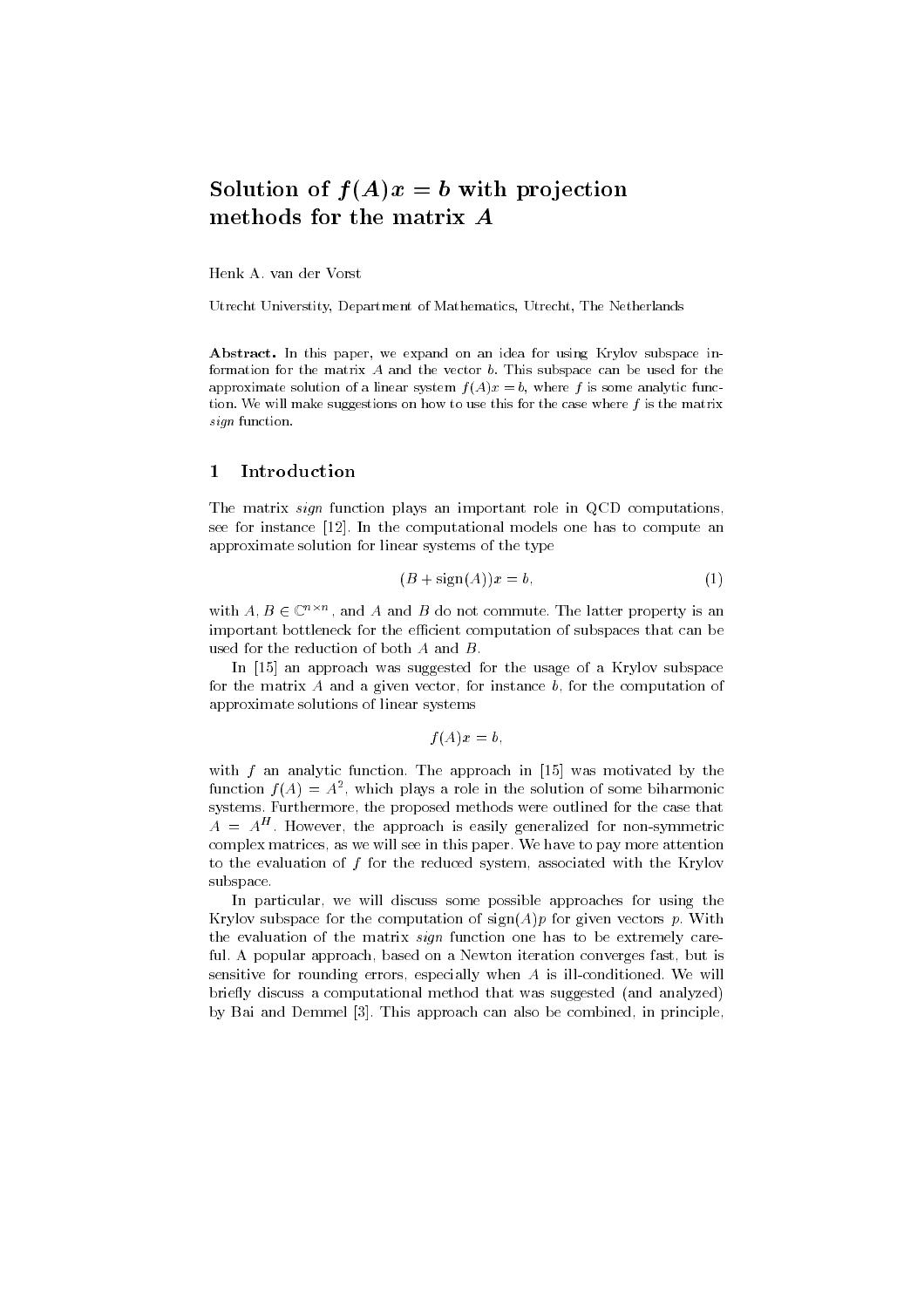$\overline{2}$ 2 Henk A. van der Vorst

with the subspace reduction technique. Our early experiments, not reported here, indicate that the actual computation of approximate solutions of (1) is complicated because of the occurrence of the matrix  $B$ . Since this matrix does not share an eigenvector basis with A, there is little hope that the subspace generated with  $A$  can also be used efficiently with  $B$ . It seems that we have to experiment with either nested approaches or with mixed subspaces. The current state of the art is that we still have a way to go in our quest for an efficient computational technique for the very large systems that arise in QCD modeling.

# 2Krylov subspaces

Krylov subspace methods are well-established methods for the reduction of large linear systems of equations to much smaller size problems. We will explain briefly the idea behind Krylov subspace methods. Given a linear system  $Ax = b$ , with a large, usually sparse, unsymmetric nonsingular matrix A, then the standard Richardson iteration

$$
x_k = (I - A)x_{k-1} + b
$$

generates approximate solutions in shifted Krylov subspaces

$$
x_0+K^k(A;r_0)=x_0+\{r_0,Ar_0,\ldots,A^{k-1}r_0\},\,
$$

with  $r_0 = b - Ax_0$ , for some given initial vector  $x_0$ . The Krylov subspace projection methods fall in three different classes:

- 1. The Ritz-Galerkin approach: Construct the  $x_k$  for which the residual is orthogonal to the current subspace:  $b = Ax_k \perp K^k(A;r_0)$ .
- 2. The minimum residual approach: Identify the  $x_k$  for which the Euclidean norm  $||b - Ax_k||_2$  is minimal over  $K^k(A; r_0)$ .
- 3. The Petrov-Galerkin approach: Find an  $x_k$  so that the residual  $b Ax_k$ is orthogonal to some other suitable k-dimensional subspace.

The Ritz-Galerkin approach leads to such popular and well-known methods as Conjugate Gradients, the Lanczos method, FOM, and GENCG. The minimum residual approach leads to methods like GMRES, MINRES, and ORTHODIR. If we select the  $k$ -dimensional subspace in the third approach as  $K^{\ast}(A^{\pm};s_{0})$ , then we obtain the Bi-CG, and QMR methods. More recently, hybrids of the three approaches have been proposed, like CGS, Bi-CGSTAB,  $BICGSTAB(\ell)$ ,  $TFQMR$ ,  $FGMRES$ , and  $GMRESR$ .

A nice overview of Krylov subspace methods, with focus on Lanczos-based methods, is given in [7]. Simple algorithms and unsophisticated software for some of these methods is provided in [4]. Iterative methods with much attention to various forms of preconditioning have been described in [2]. A good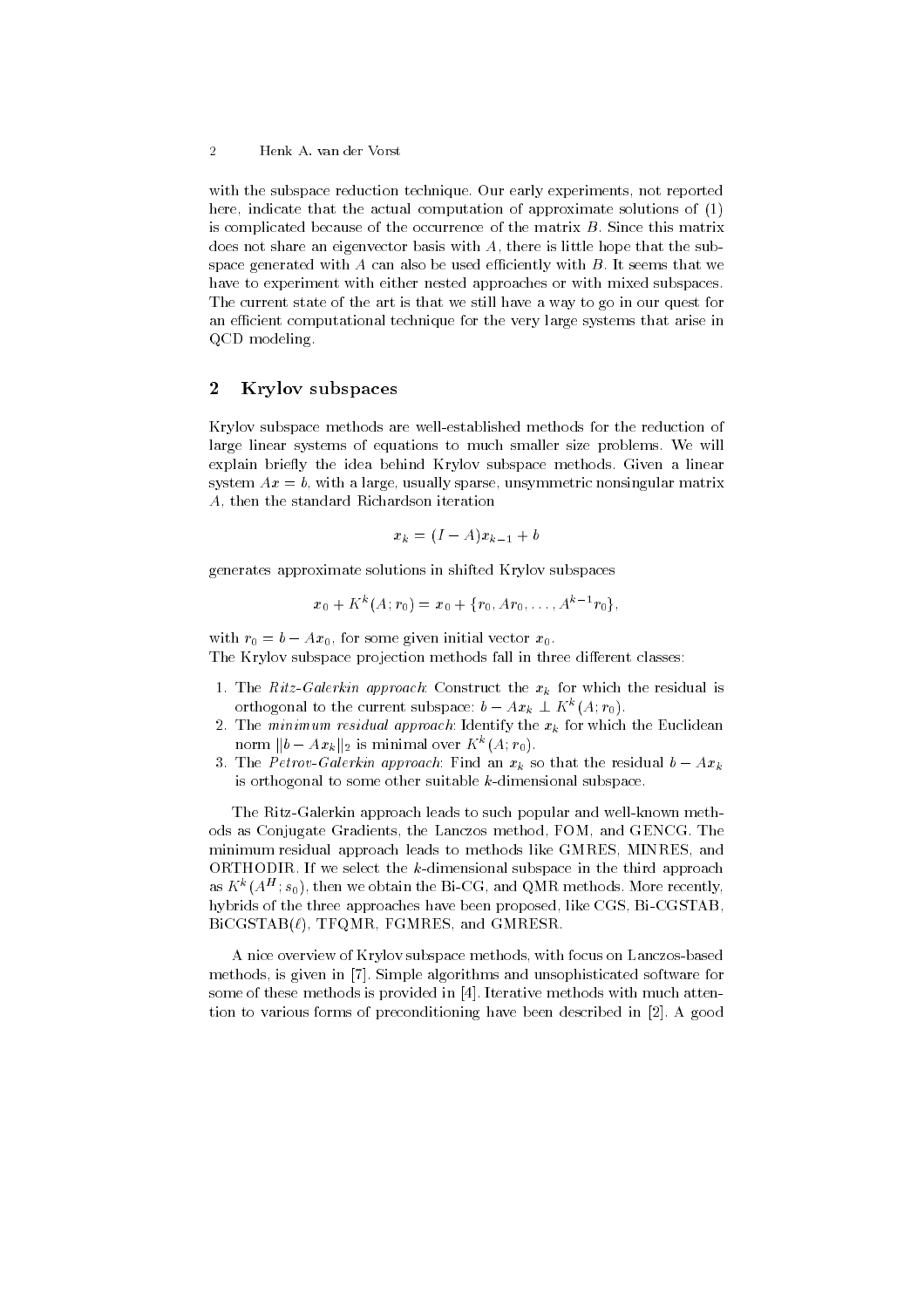overview on iterative methods was published by Saad [14]; it is very algorithm oriented, with, of course, a focus on GMRES and preconditioning techniques, like threshold ILU, ILU with pivoting, and incomplete LQ factorizations. An annotated entrance to the vast literature on preconditioned iterative methods is given in [5].

In order to identify optimal approximate solutions in the Krylov subspace we need a suitable basis for this subspace, one that can be extended in a meaningful way for subspaces of increasing dimension. The obvious basis  $r_0$ ,  $Ar_0, \ldots, A^{i-1}r_0$ , for  $K^i(A; r_0)$ , is not very attractive from a numerical point of view, since the vectors  $A^{j}r_{0}$  point more and more in the direction of the dominant eigenvector for increasing  $j$  and hence the basis vectors will have small mutual angles. This leads to numerically unstable processes.

Instead of the standard basis one usually prefers an orthonormal basis, and Arnoldi [1] suggested to compute this basis as follows. Start with  $v_1 \equiv r_0/\|r_0\|_2$ . Assume that we have already an orthonormal basis  $v_1, \ldots, v_n$  $v_i$  for  $K^j(A; r_0)$ , then this basis is expanded by computing  $t = Av_i$ , and by orthonormalizing this vector t with respect to  $v_1, \ldots, v_j$ . In principle the orthonormalization process can be carried out in different ways, but the most commonly used approach is to do this by a modified Gram-Schmidt procedure [9]. This leads to an algorithm for the creation of an orthonormal basis for  $K^m(A; r_0)$ , as in Fig 1.

$$
v_1 = r_0 / ||r_0||_2;
$$
  
for  $j = 1, ..., m - 1$   
 $t = Av_j;$   
for  $i = 1, ..., j$   
 $h_{i,j} = v_i^H t;$   
 $t = t - h_{i,j} v_i;$   
end;  
 $h_{j+1,j} = ||t||_2;$   
 $v_{j+1} = t/h_{j+1,j};$   
end

Fig. 1. Arnoldi's method with modified Gram-Schmidt orthogonalization

It is easily verified that  $v_1, \ldots, v_m$  form an orthonormal basis for the Krylov subspace  $K = \{A; r_0\}$  (that is, if the construction does not terminate at a vector  $t = 0$ ). The orthogonalization leads to relations between the  $v_i$ , that can be formulated in a compact algebraic form. Let  $V_j$  denote the matrix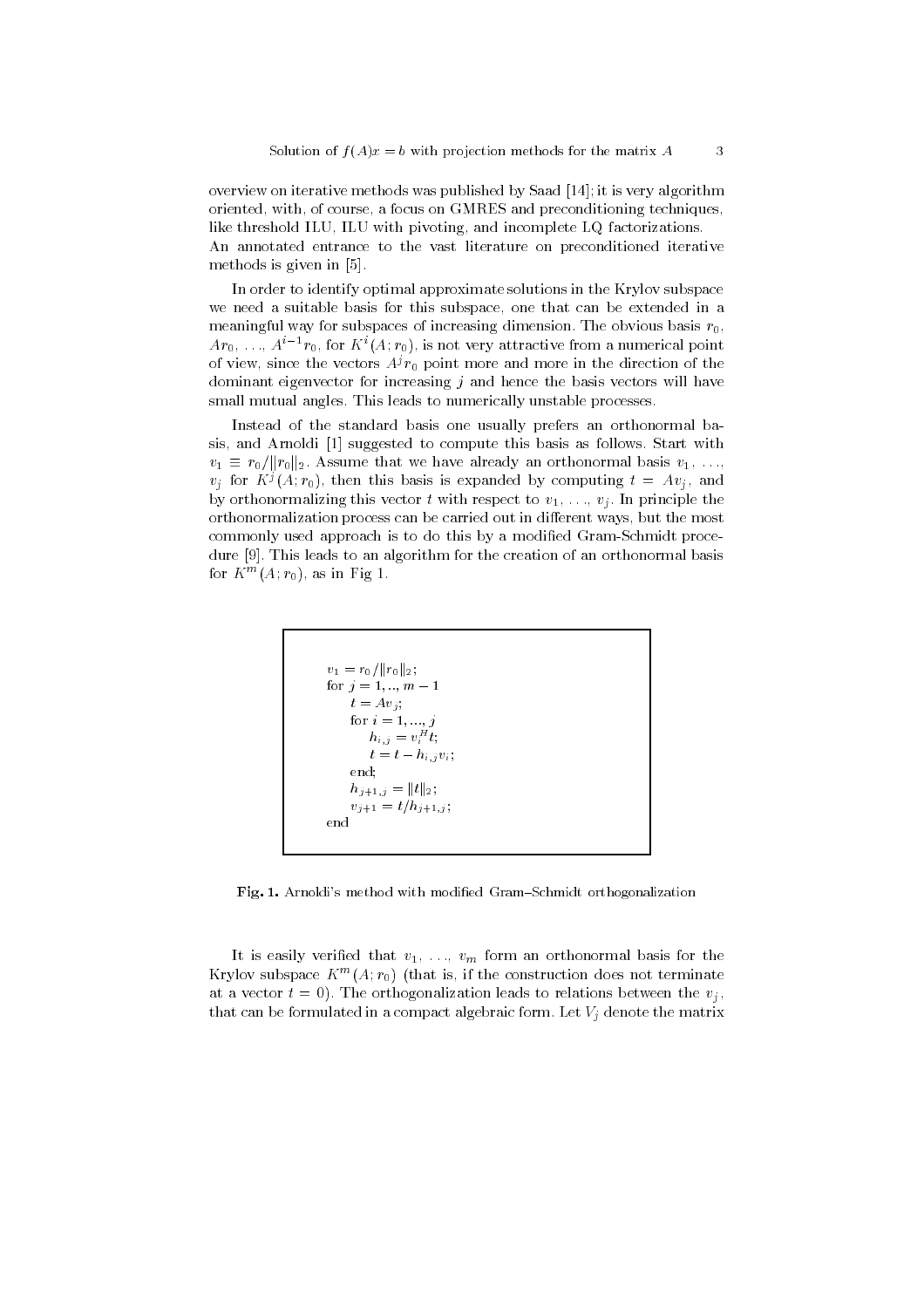with columns  $v_1$  up to  $v_j$ , then it follows that

$$
AV_{m-1} = V_m H_{m,m-1}.
$$
\n
$$
(2)
$$

The *m* by  $m-1$  matrix  $H_{m,m-1}$  is upper Hessenberg, and its elements  $h_{i,j}$ are defined by the Arnoldi algorithm.

From a computational point of view, this construction is composed from three basic elements: a matrix vector product with A, innerproducts, and updates. We see that this orthogonalization becomes increasingly expensive for increasing dimension of the subspace, since the computation of each  $h_{i,j}$ requires an inner product and a vector update.

Note that if A is symmetric, then so is  $H_{m-1,m-1} = V_{m-1}^H A V_{m-1}$ , so that in this situation  $H_{m-1,m-1}$  is tridiagonal. This means that in the orthogonalization process, each new vector has to be orthogonalized with respect to the previous two vectors only, since all other innerproducts vanish. The resulting three term recurrence relation for the basis vectors of  $K^m(A; r_0)$  is known as the Lanczos method and some very elegant methods are derived from it. In the symmetric case the orthogonalization process involves constant arithmetical costs per iteration step: one matrix vector product, two innerproducts, and two vector updates.

# 3Reduced Systems

With equation (2) we can construct approximate solutions for  $Ax = b$  in the Krylov subspace  $K^m(A; r_0)$ . These approximate solutions can be written as  $x_m = x_0 + V_m y$ , with  $y \in \mathbb{R}^n$ , since the columns of  $V_m$  span a basis for the Krylov subspace. The Ritz-Galerkin orthogonality condition for the residual leads to

$$
b = Ax_m \perp \{v_1, \ldots, v_m\},
$$

$$
V_m^H (b - A(x_0 + V_m y)) = 0.
$$

Now we use that  $b - Ax_0 = r_0 = ||r_0||_2v_1$ , and with (2) we obtain

$$
H_{m,m}y = ||r_0||e_1,
$$
\n(3)

with  $e_1$  the first canonical basis vector in  $\mathbb{R}^m.$  If  $H_{m,m}$  is not singular then we can write the approximate solution  $x_m$  as

$$
x_m = ||r_0||_2 V_m H_{m,m}^{-1} e_1.
$$
\n<sup>(4)</sup>

Note that this expression closely resembles the expression  $x = A^{-1}b$  for the exact solution of  $Ax = b$ . The matrix  $H_{m,m}$  can be interpreted as the restriction of A with respect to  $v_1, \ldots, v_m$ . The vector  $||r_0||e_1$  is the expression for the right-hand side with respect to this basis, and  $V_m$  is the operator that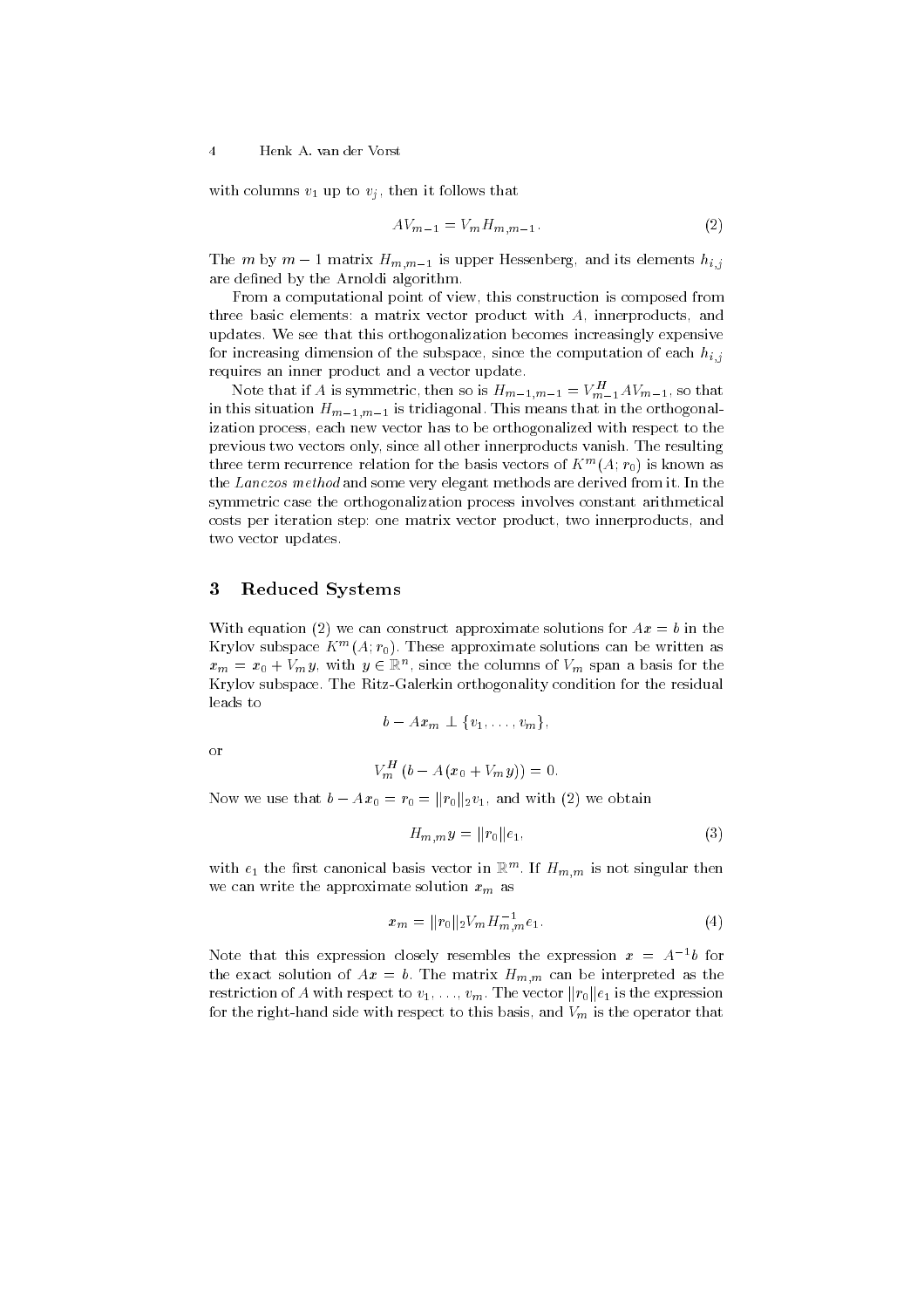expresses the solution of the reduced system (in Rm ) in terms of the canonical  $_{\rm{DASIS\;IOI\;I}\!\!\!\!N}$  .

Let us from now on assume that  $x_0 = 0$ . This simplifies the formulas, but is does not pose any further restriction. With  $x_0 \neq 0$  we have for  $x = w + x_0$ that  $A(w + x_0) = b$  or  $Aw = b - x_0 = b$ , and we are again in the situation that the initial approximation  $w_0$  for w is  $w_0 = 0$ .

We can also use the above mechanism for the solution of more complicated systems of equations. Suppose that we want to find approximate solutions for  $A^2x = b$ , with only the Krylov subspace for A and  $r_0 = b$  available. The solution of  $A^2x = b$  can be realized in two steps

1. Solve  $z_m$  from  $Az = b$ , using the Ritz-Galerkin condition. With  $z = V_m y$ and (2), we have that

$$
z = ||b||_2 V_m H_{m,m}^{-1} e_1.
$$

2. Solve  $x_m$  from  $Ax_m = z_m$ , with  $x_m = V_m u$ . It follows that

$$
AV_m u = ||b||_2 V_m H_{m,m}^{-1} e_1,
$$

$$
V_{m+1}H_{m+1,m}u_m = ||b||_2 V_m h_{m,m}^{-1}.
$$

The Ritz-Galerkin condition with respect to  $V_m$  leads to

$$
H_{m,m}u_m = ||b||_2 H_{m,m}^{-1}e_1.
$$

These two steps lead to the approximate solution

$$
x_m = ||b||_2 V_m H_{m,m}^{-2} e_1.
$$
\n(5)

If we compare (4) for  $Ax = b$  with (5) for  $A^2x = b$ , then we see that the operation with  $A^{\dagger}$  translates to an operation with  $H_{m,m}^{\dagger}$  for the reduced system and that is all.

Note that this approximate solution  $x_m$  does not satisfy a Ritz-Galerkin condition for the system  $A^2x = b$ . Indeed, for  $x_m = V_m y$ , we have that

$$
A^{2}V_{m}y = AV_{m+1}H_{m+1,m}y = V_{m+2}H_{m+2,m+1}H_{m+1,m}y.
$$

The Ritz-Galerkin condition with respect to  $V_m$ , for  $b - Ax_m$ , leads to

$$
V_m^H V_{m+2} H_{m+2,m+1} H_{m+1,m} y = ||b||_2 e_1.
$$

A straight-forward evaluation of  $H_{m+2,m+1}H_{m+1,m}$  and the orthogonality of the  $v_i$ 's, leads to

$$
V_m^H V_{m+2} H_{m+2,m+1} H_{m+1,m} = H_{m,m}^2 + h_{m+1,m} h_{m,m+1} e_m e_m^T.
$$

That means that the reduced matrix for  $A^*$ , expressed with respect to the  $V_m$ basis, is given by the matrix  $H_{m,m}^-$  in which the bottom right element  $h_{m,m}^-$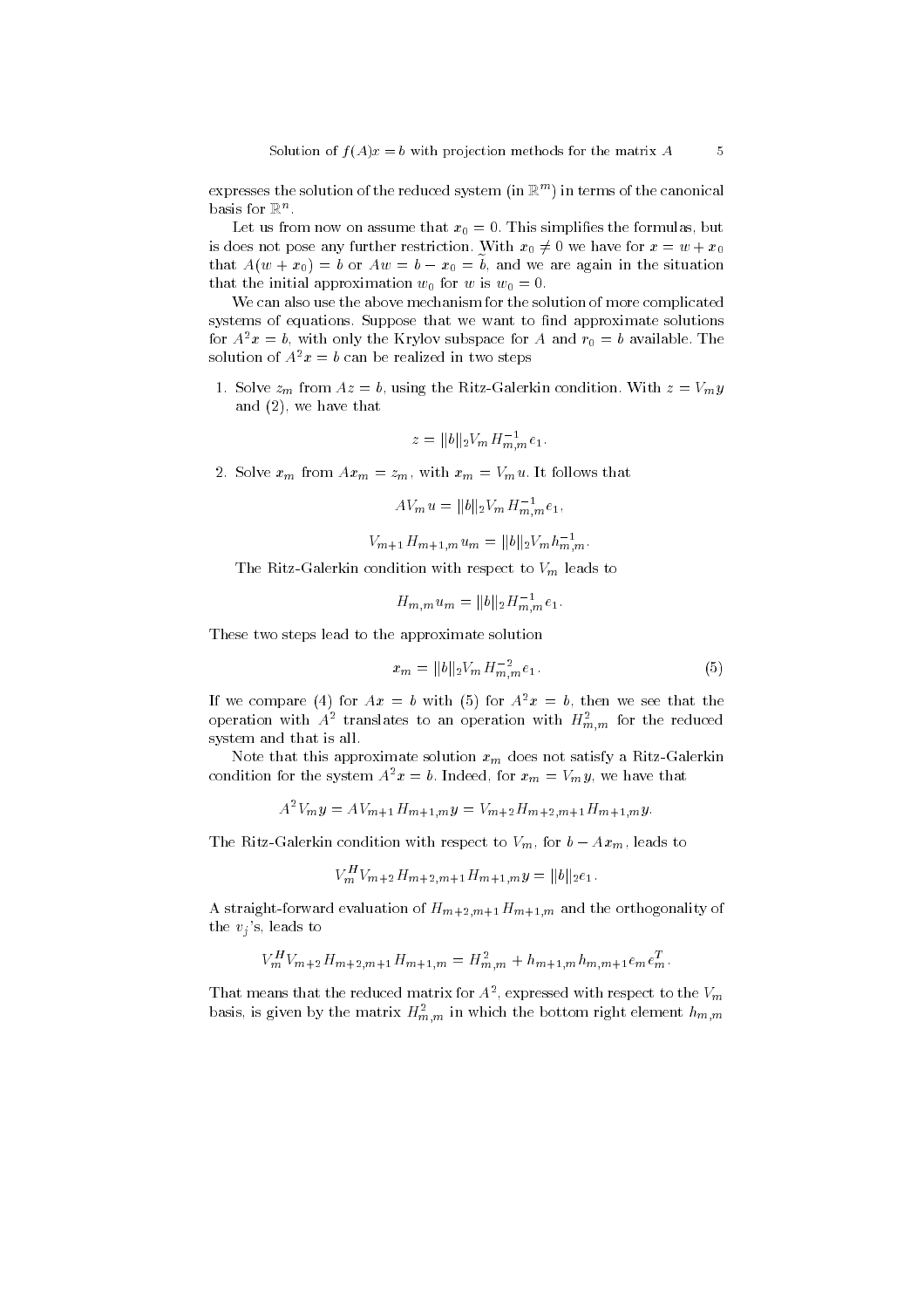# 6 Henk A. van der Vorst

is updated with  $h_{m+1,m}h_{m,m+1}$ . By computing  $x_m$  as in (5), we have ignored the factor  $h_{m+1,m}h_{m,m+1}$ . This is acceptable, since in generic situations the convergence of the Krylov solution process for  $Ax = b$  goes hand in hand with small elements  $h_{m+1,m}$ .

We can go one step further, and try to solve

 $(A^2 + \alpha A + \beta I)x = b$ ,

with Krylov subspace information obtained for  $Ax = b$  (with  $x_0 = 0$ ). The Krylov subspace  $K^-(A, r_0)$  is shift invariant, that is

$$
K^m(A, r_0) = K^m(A - \sigma I, r_0),
$$

for any scalar  $\sigma \in \mathbb{C}$ . The matrix polynomial  $A^2 + \alpha A + \beta I$  can be factored into

$$
A^2 + \alpha A + \beta I = (A - \omega_1 I)(A - \omega_2 I).
$$

Proceeding as for A2 , that is solving the given system in two steps, and imposing a Ritz-Galerkin condition for each step, leads to the approximate solution

$$
x_m = ||b||_2 V_m (H_{m,m}^2 + \alpha H_{m,m} + \beta I_m)^{-1} e_1.
$$

The generalization to higher degree polynomial systems

$$
p_n(A)x \equiv (A^n + \alpha_{n-1}A^{n-1} + \ldots + \alpha_0I) x = b
$$

is straight forward and leads to an approximate solution of the form

$$
x_m = ||b||_2 V_m p_n (H_{m,m})^{-1} e_1.
$$

If  $f$  is an analytic function, then we can compute the following approximate solution  $x_m$  for the solution of  $f(A)x = b$ :

$$
x_m = ||b||_2 V_m f(H_{m,m})^{-1} e_1.
$$
\n(6)

All these approximations are equal to the exact solution if  $h_{m+1,m} = 0$ . Because  $h_{n+1,n} = 0$ , we have the exact solution after at most *n* iterations. The hope is, of course, that the approximate solutions are sufficiently good after  $m \ll n$  iterations. There is little to control the residual for the approximate solutions, since in general  $f(A)$  may be an expensive function. We use the Krylov subspace reduction in order to avoid expensive evaluation of  $f(A)p$ for  $p\in \mathbb{R}^n.$  A possibility is to compare successive approximations  $x_m$  and to base a stopping criterion on this comparison.

# 4Computation of the inverse of  $f(H_{m,m})$

The obvious way of computing  $f(H_{m,m})$  1 is to reduce  $H_{m,m}$  first to some convenient canonical form, for instance to diagonal form. If  $H_{m,m}$  is symmetric (in that case  $H_{m,m}$  is tridiagonal) then it can be orthogonally transformed to diagonal form:

$$
Q_m^H H_{m,m} Q_m = D_m,
$$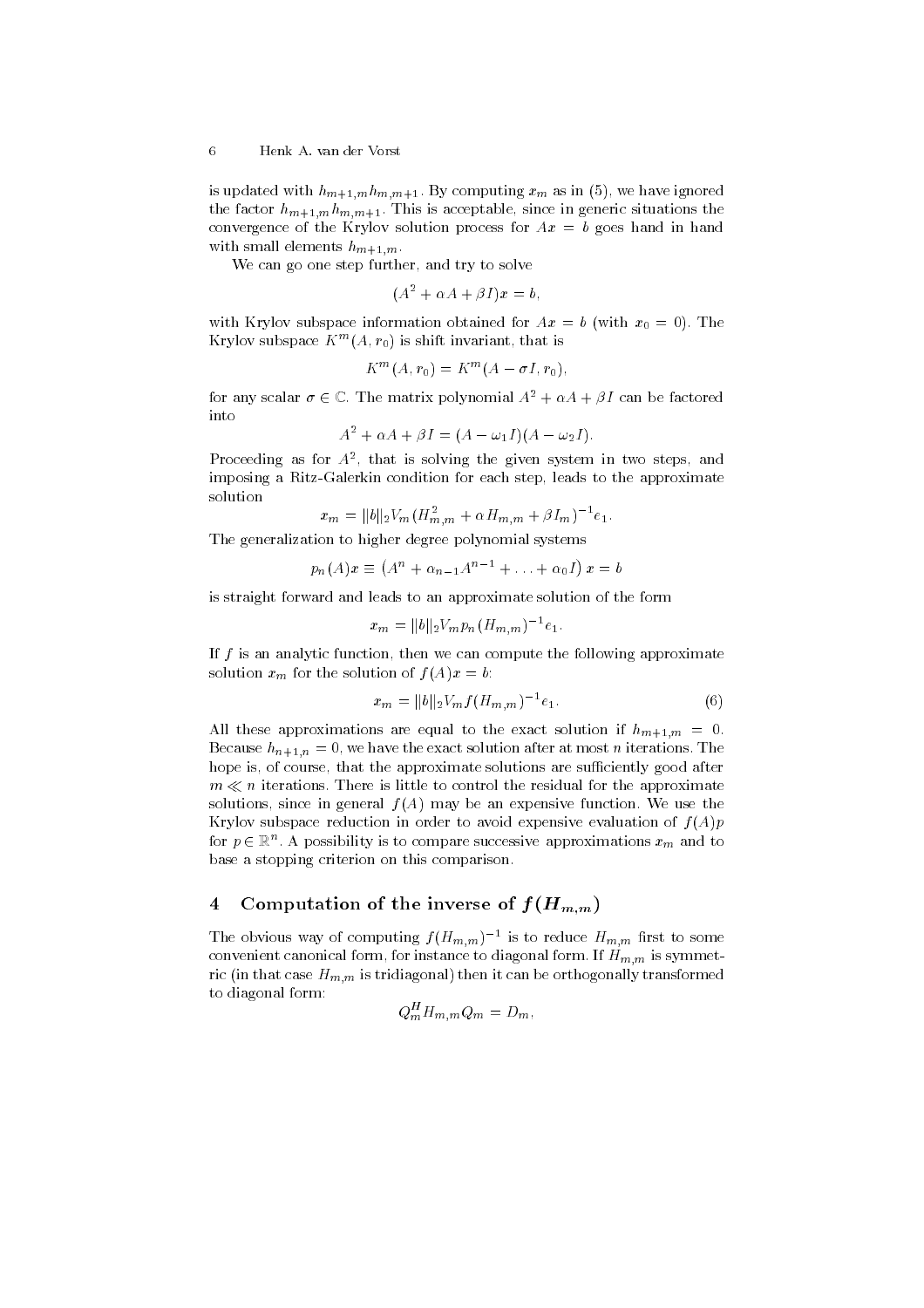with  $Q_m$  an m by m orthogonal matrix and  $D_m$  a diagonal matrix. We then have that

$$
Q^H f(H_{m,m})^{-1} Q = f(D_m)^{-1},
$$

and this can be used for an efficient and stable computation of  $x_m$ . If  $H_{m,m}$  is neither symmetric nor (close to) normal (that is  $H_{m,m}^+H_{m,m}^+ = H_{m,m}^+H_{m,m}^$ then the transformation to diagonal form cannot be done by an orthogonal operator. If  $H_{m,m}$  has no Jordan blocks, the transformation can be done by

$$
X_m^{-1} H_{m,m} X_m = D_m.
$$

This decomposition is not advisable if the condition number of  $X_m$  is much larger than 1. In that case it is much better to reduce the matrix  $H_{m,m}$  to Schur form:

$$
Q_m^H H_{m,m} Q_m = U_m,
$$

with  $U_m$  an upper triangular matrix. The eigenvalues of  $H_{m,m}$  appear along the diagonal of  $U_m$ . If A is real, then the computations can be kept in real arithmetic if we use the property that  $H_{m,m}$  can be orthogonally transformed to generalized Schur form. In a generalized Schur form, the matrix  $U_m$  may have two by two non-zero blocks along the diagonal (but its strict lower triangular part is otherwise zero). These two by two blocks represent complex conjugate eigenpairs of  $H_{m,m}$ . For further details on Schur forms, generalized Schur forms, and their computation, see [9].

## 5Numerical examples

Our numerical examples have been taken from [15]. These experiments have been carried out for diagonal real matrices A, which does not mean a loss of generality. In exact arithmetic the Krylov subspace generated with  $A$ , and  $v$ , coincides with the Krylov subspace generated with  $Q$  -AQ and  $Q$  -v, in the sense that

$$
K^m(A; v) = QK^m(Q^H A Q, Q^H v),
$$

if Q is an orthogonal matrix  $(Q^HQ = I)$ . In other words, transformation with an orthogonal Q leads to another orientation of the orthogonal basis, but the Krylov subspace method leads to the same approximate solutions. Of course, round-off patterns may be different, but round-off does not have dramatic effects on Krylov subspace methods other than an occasional small delay in the number of iterations. Therefore, we may expect similar behavior for more general matrices with the same eigenvalue distribution.

The diagonal matrix  $A$  is of order 900. Its eigenvalues are 0.034, 0.082. 0:127, 0:155, 0:190. The remaining 895 eigenvalues are uniformly distributed over the interval  $[0.2, 1.2]$ . This type of eigenvalue distribution is more or less what one might get with preconditioned Poisson operators. Now suppose that we want to solve  $A^2x = b$ , with b a vector with all ones. We list the results for two different approaches: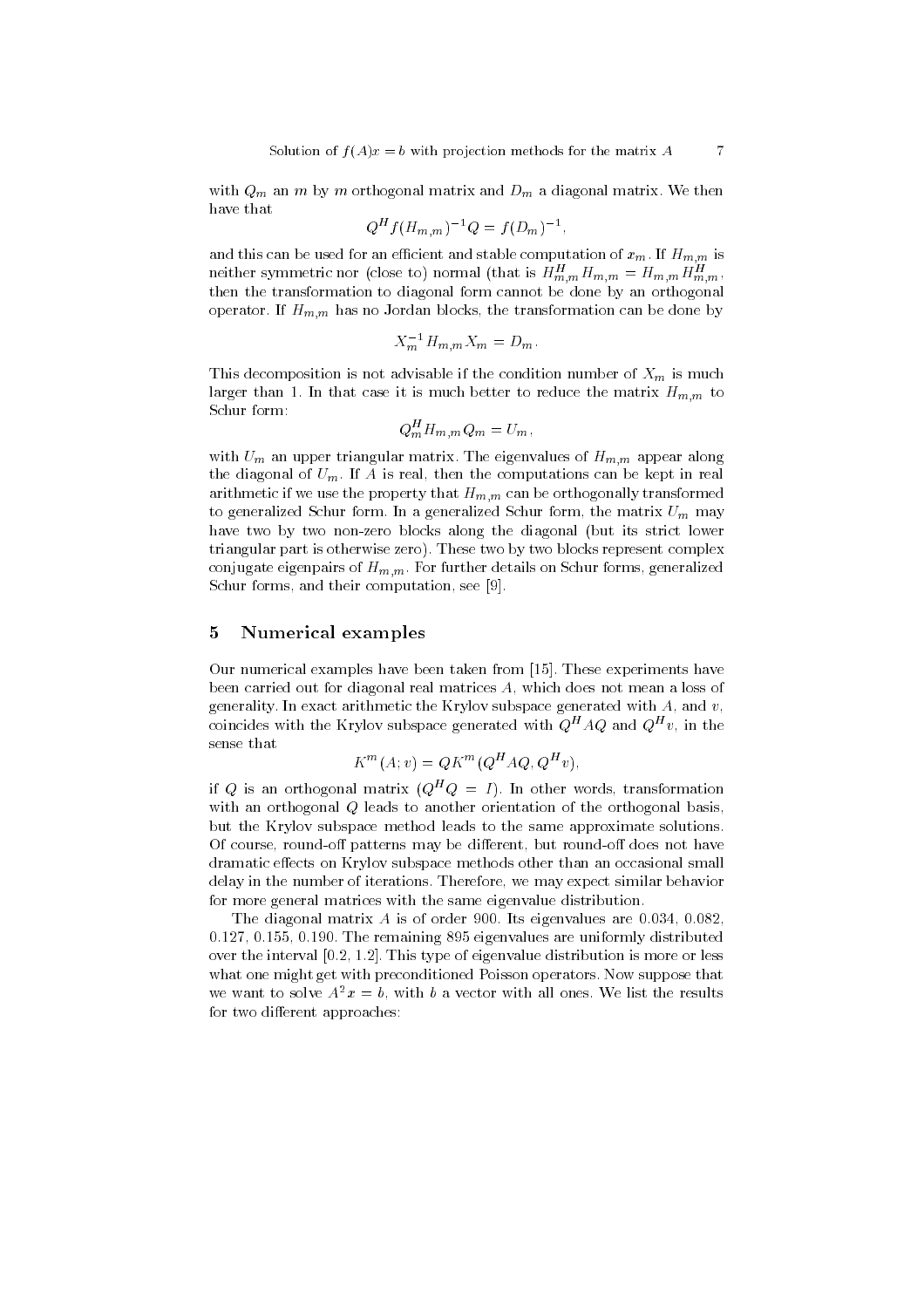$\overline{8}$ 8 Henk A. van der Vorst

|    | $m \parallel b - A^2 x_m^{new} \parallel_2 \parallel b - A^2 x_m^{old}$ |             |
|----|-------------------------------------------------------------------------|-------------|
|    | 0 $10.21E2$                                                             | 0.21E2      |
|    | 10 0.18                                                                 | 0.15        |
|    | 20 $0.27E - 2$                                                          | $0.16E - 1$ |
|    | 30 $10.53E - 5$                                                         | $0.63E - 2$ |
|    | 40 $0.16E - 8$                                                          | $0.28E - 2$ |
| 50 |                                                                         | $0.36E - 2$ |
| 60 |                                                                         | $0.10E - 2$ |
| 70 |                                                                         | $0.49E - 4$ |
| 80 |                                                                         | $0.18e - 5$ |
|    |                                                                         | $0.21e - 8$ |

Table 1. Residual norms for approaches A and B

- A We generate the Krylov subspace with  $A$  and  $b$  and determine the approximate solution  $x_{m}^{\dots}$  as in (5).
- B We generate the Krylov subspace for the operator  $A^2$  and the vector  $b$ (the 'classical' approach). This leads to approximations denoted as  $x_m^{\circ\iota a}$ .

In Table 1 we have listed the norms of the residuals for the two approaches for some values of m. The analysis in  $[15]$  shows that the much faster convergence for the new approach could have been expected. Note that the new approach also has the advantage that there are only  $m$  matrix vector products with  $A$ for the new approach. For the classical approach we need  $2m$  matrix vector products with A, assuming that vectors like  $A^2p$  are computed by applying A twice. Usually, the matrix vector product is the CPU-dominating factor in the computations, since they operate in  $\mathbb{R}^n$ . The oprations with  $H_{m,m}$  are carried out in  $\mathbb{R}^m$ , and in typical applications  $m \ll n$ .

In [15] also an example is given for a more complicated function of  $A$ , namely the solution of

$$
e^A x = b,
$$

with  $A$  the same diagonal matrix as in the previous example, and  $b$  again the vector with all ones. This is a type of problem that one encounters in the solution of linear systems of ODEs. With the Krylov subspace for A and  $r_0$ of dimension 20, a residual

$$
||r_m||_2 \equiv ||b - e^A x_m||_2 \approx 8.7E - 12
$$

was observed, working in 48 bits floating point precision.

Others have also suggested to work with the reduced system for the computation of, for instance, the exp function of a matrix, as part of solution schemes for (parabolic) systems of equations. See, e.g. [10,8,11].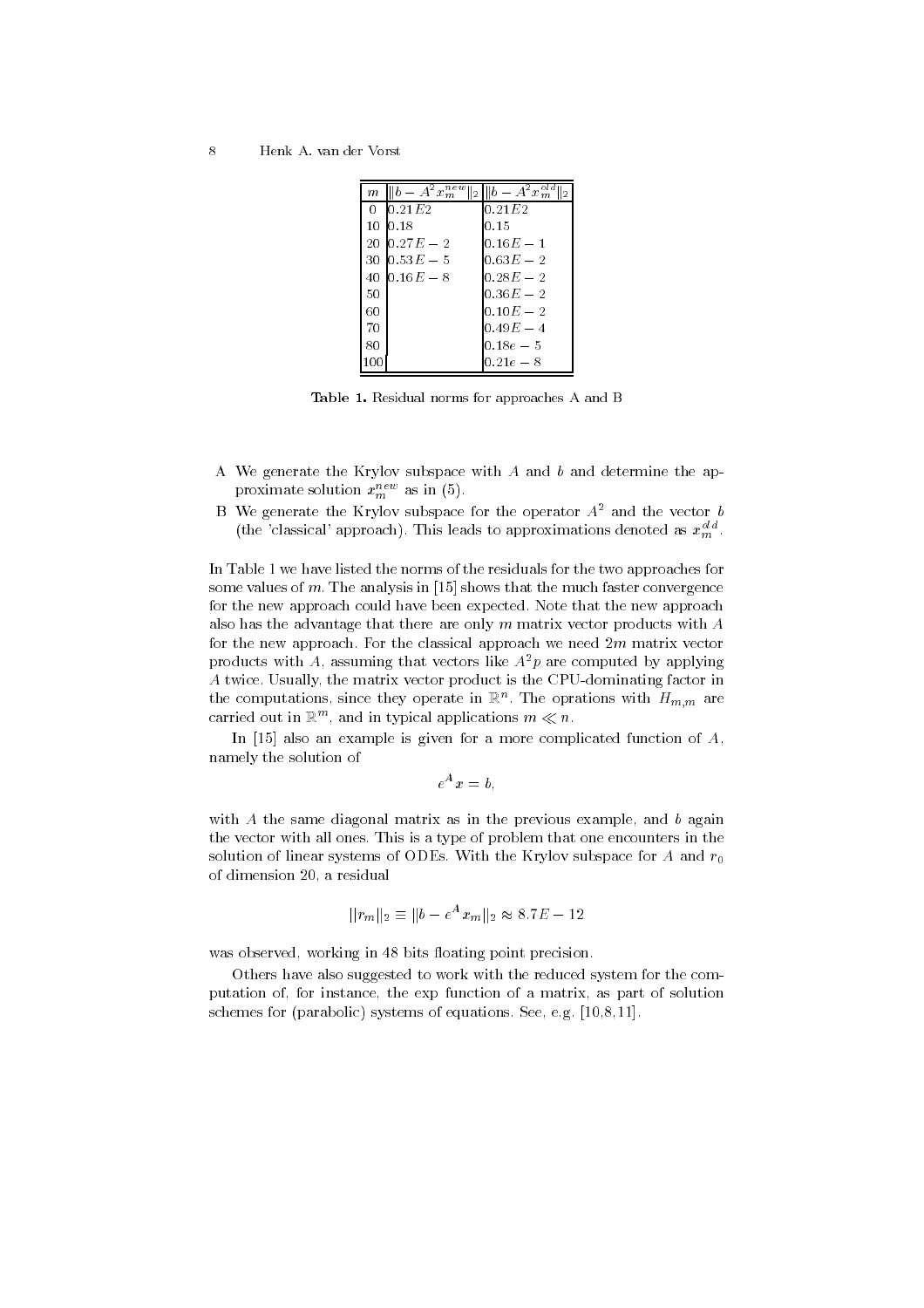# 6Matrix sign function

The matrix sign function  $sign(A)$  for a nonsingular matrix A, with no eigenvalues on the imaginary axis, is defined as follows  $[3,13]$ . Let

$$
A = X \operatorname{diag}(J_+, J_-) X^{-1}
$$

denote the decomposition of  $A \in \mathbb{C}^{n \times n}$ . The eigenvalues of  $J_+$  lie in the right half plane, and those of  $J$  are in the left half plane. Let  $I_+$  denote the identity matrix with the same dimensions as  $J_{+}$ , and  $I_{-}$  the identity matrix corresponding to  $J_{-}$ . Then

$$
sign(A) \equiv X diag(I_+, -I_-) X^{-1}.
$$

The sign function can be used, amongst others, to compute invariant subspaces, for instance those corresponding to the eigenvalues of A with positive real parts. It plays also an important role in QCD (cf [12]). The Jordan decomposition of A is not a useful vehicle for the computation of this function. It can be shown that  $sign(A)$  is the limit of the Newton iteration

$$
A_{k+1} = \frac{1}{2}(A_k + A_k^{-1}), \text{ for } k = 0, 1, ..., \text{ with } A_0 = A.
$$

see [3]. Unfortunately, the Newton iteration is also not suitable for accurate computation if A is ill-conditioned. Bai and Demmel consider more accurate ways of computation, which rely on the (block) Schur form of A:

$$
B = Q^{H} A Q = \begin{bmatrix} B_{11} & B_{12} \\ 0 & B_{22} \end{bmatrix}.
$$

The matrix Q is orthonormal, and it can easily be shown that

$$
sign(A) = Q sign(B)Q^H.
$$

Let this decomposition be such that  $B_{11}$  contains the eigenvalues of A with positive real part. Then let  $R$  be the solution of the Sylvester equation

$$
B_{11}R - RB_{22} = -B_{12}.
$$

This Sylvester equation can also be solved by a Newton iteration process. Then Bai and Demmel proved that

$$
sign(A) = Q \begin{bmatrix} I & -2R \\ 0 & -I \end{bmatrix} Q^H.
$$

See [3] for further details, stability analysis, and examples of actual computations.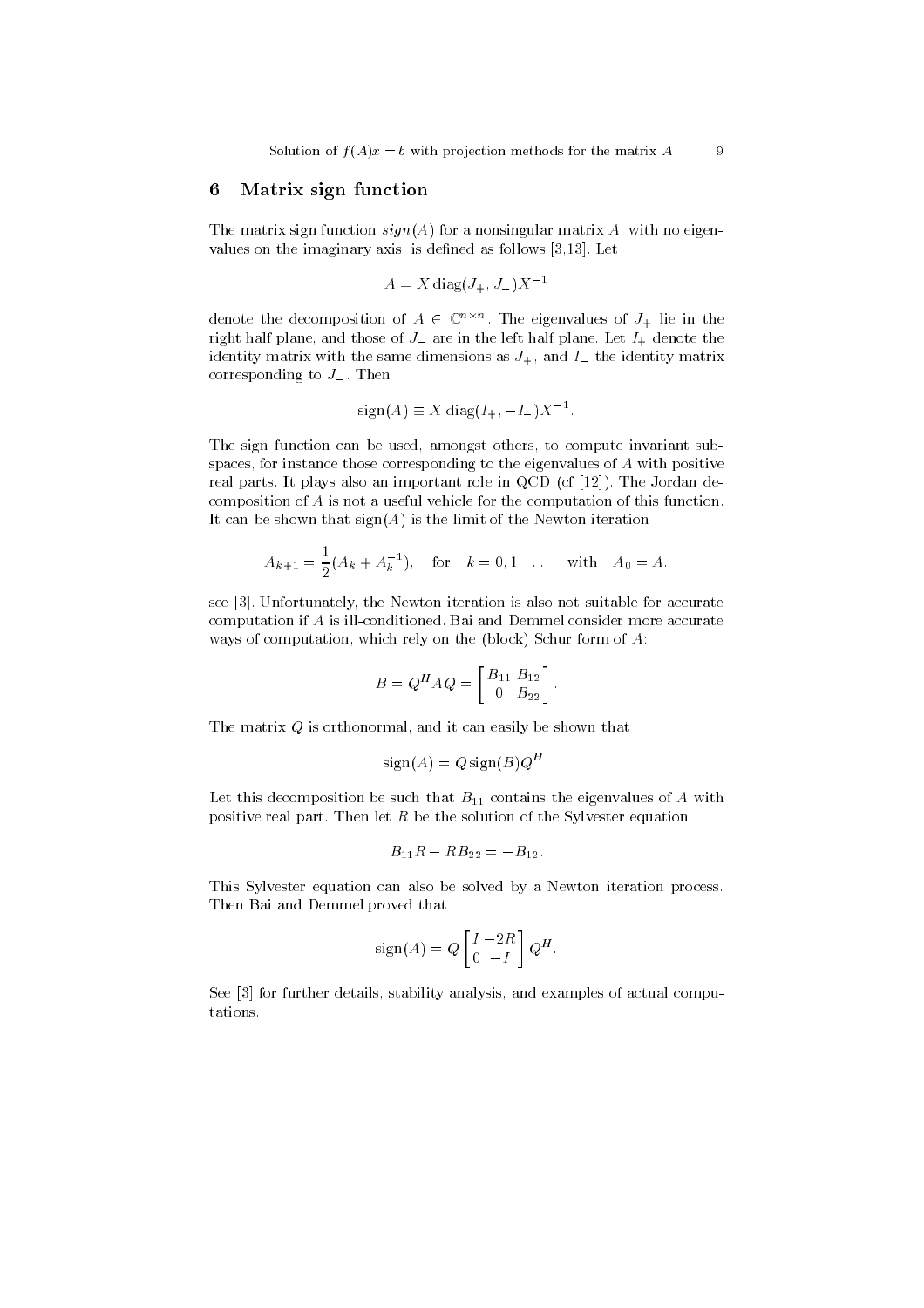# $10$ Henk A. van der Vorst

Thomas Lippert<sup>1</sup> has experimented with alternative schemes for the computation of  $sign(A)$ , in particular the Schultz iteration

$$
A_{k+1} = \frac{1}{2} A_k (3I - A_k^2).
$$

We do not know of any stability analysis for this approach; our own preliminary experiments suggest a rather slow convergence.

Suppose that we want to solve  $sign(A)x = b$ . Then, in view of the previous section, we suggest to start with constructing the Krylov subspace  $K^m(A; \theta)$ , and to compute the sign function for the reduced matrix  $H_{m,m}$ . This leads to the following approximation for the solution of  $sign(A) = b$ :

$$
x_m = ||b||_2 V_m \text{sign}(H_{m,m})^{-1} e_1. \tag{7}
$$

Our preliminary experiments with this approach are encouraging. The actual problem in QCD, however, is often to solve an essentially different equation

$$
(C + sign(A))x = b.
$$

See, for instance, [12]. We have not yet succeeded in identifying efficient computational schemes for this shifted equation. An obvious way to solve this equation is to apply a nested Krylov solution process. In the outer process one forms the Krylov subspace for  $C + \text{sign}(A)$  and b, and for each matrix vector product involved in this process one computes approximations for  $sign(A)p$ , for given vector v, using the process that we have outlined above. Our experiments, not reported here, show that this is a very expensive process. We are currently experimenting with nested Newton iterations for the inverse of  $C + \text{sign}(A)$  and the sign function. The idea is to carry out these Newton processes in an inexact way and to accelerate the process, in a way that has been described in [6].

# References

- 1. Arnoldi, W. E.: The principle of minimized iteration in the solution of the matrix eigenproblem. Quart. Appl. Math. 9 (1951) 17-29
- 2. Axelsson, O.: Iterative Solution Methods. Cambridge University Press, Cambridge (1994)
- 3. Bai, Z., Demmel, J.: Using the matrix sign function to compute invariant subspaces.  $SIAM$  J. Matrix Anal. Applic. 19 (1998) 205-225
- 4. Barrett, R., Berry, M., Chan, T., Demmel, J., Donato, J., Dongarra, J., Eijkhout, V., Pozo, R., Romine, C., van der Vorst, H.: Templates for the Solution of Linear Systems: Building Blocks for Iterative Methods. SIAM, Philadelphia, PA (1994)
- 5. Bruaset, A.M.: A Survey of Preconditioned Iterative Methods. Longman Scientic & and Technical, Harlow, UK (1995)

<sup>1</sup> Private communication